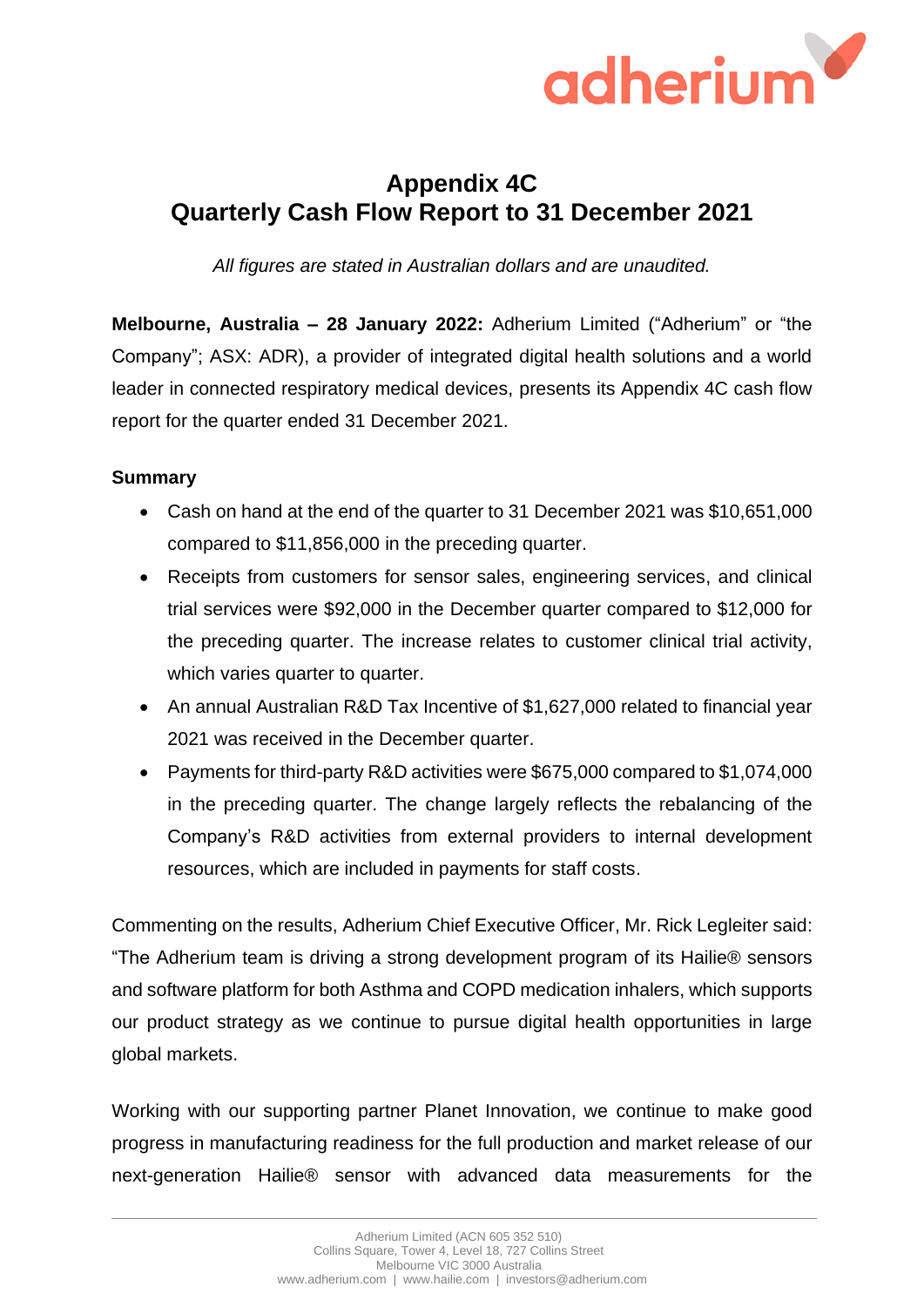

AstraZeneca's Symbicort® pMDI, following the U.S. Food and Drug Administration (FDA) 510(k) clearance to market that was announced in September 2021."

The Company remains focussed on evolving the Hailie® sensors and software platform. This includes an integration layer through the release of an updated software development kit (SDK) and a second-generation REST API, which is an application program interface. This functionality is significant as it allows for easier integration into existing healthcare systems, facilitating faster, seamless uptake as remote physiological monitoring and remote therapeutic monitoring technologies increase demand, especially as communities continue to manage COVID-related challenges.

Adherium's next generation products and integration of third-party devices follows the Company's path toward revenue generation by enabling superior, advanced data measures for better value-based care for patients prescribed inhaled medications for their respiratory disease. The new products provide enhanced support of medication adherence and effective patient inhaler usage technique, thereby reducing the risk of costly exacerbations and hospitalisations. The addition of advanced data measurements allows individuals and their doctors to monitor inhalation technique in real-time, such as duration of inhalation following inhaler actuation, as well as strength/volume of breath inhalation flow. These data insights support more accurate, responsive, and tailored treatment to patients struggling with chronic and severe respiratory disease.

"Healthcare is constantly evolving as more reliable and insightful data becomes available, and with our sophisticated physiological measures Adherium is well positioned to lead the development of next generation healthcare technology to support better health outcomes for chronic respiratory disease patients" added Mr. Legleiter.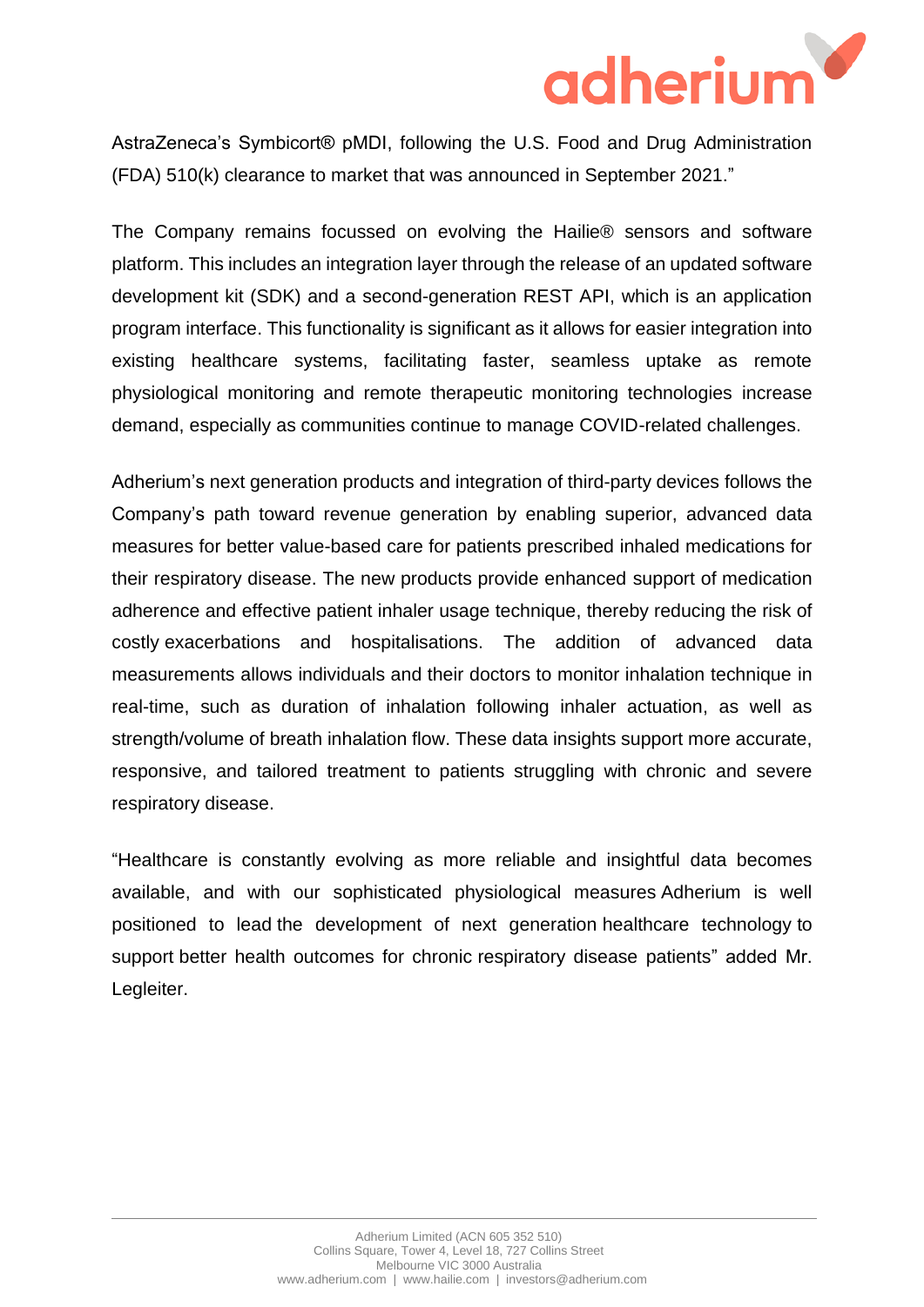

#### **Other components of cash flow**

- Product manufacturing and operating costs were \$79,000 in the December quarter compared to \$48,000 in the September quarter. The increase is largely the result of the Company preparing to manufacture the new sensor for AstraZeneca's Symbicort® pMDI.
- Advertising and Marketing costs were \$184,000 in the December quarter compared to \$35,000 in the September quarter. These costs represent activity in the United States and the United Kingdom targeting Asthma industry groups and the NHS.
- Staff payments of \$1,412,000 were paid in the December quarter compared with \$1,701,000 in the September quarter the quarter. The difference relates predominately to several one-off costs that were incurred in the September quarter including:
	- o Payment of deferred salaries
	- o Annual short-term incentive outgoings
	- o An Executive transition payment
- Administration and Corporate costs were \$537,000 in the December quarter compared to \$813,000 in the September quarter. The difference relates predominately to one-off costs incurred in the September quarter including:
	- o Legal fees relating to the Respiri Limited unsolicited takeover offer (\$135,000)
	- o Monthly instalment payments for the Company's annual insurance programme (\$127,000)
- Payments to related parties consist of Directors fees of \$53,000 inclusive of deferred Directors fees (September quarter: \$31,000).

### **-ENDS-**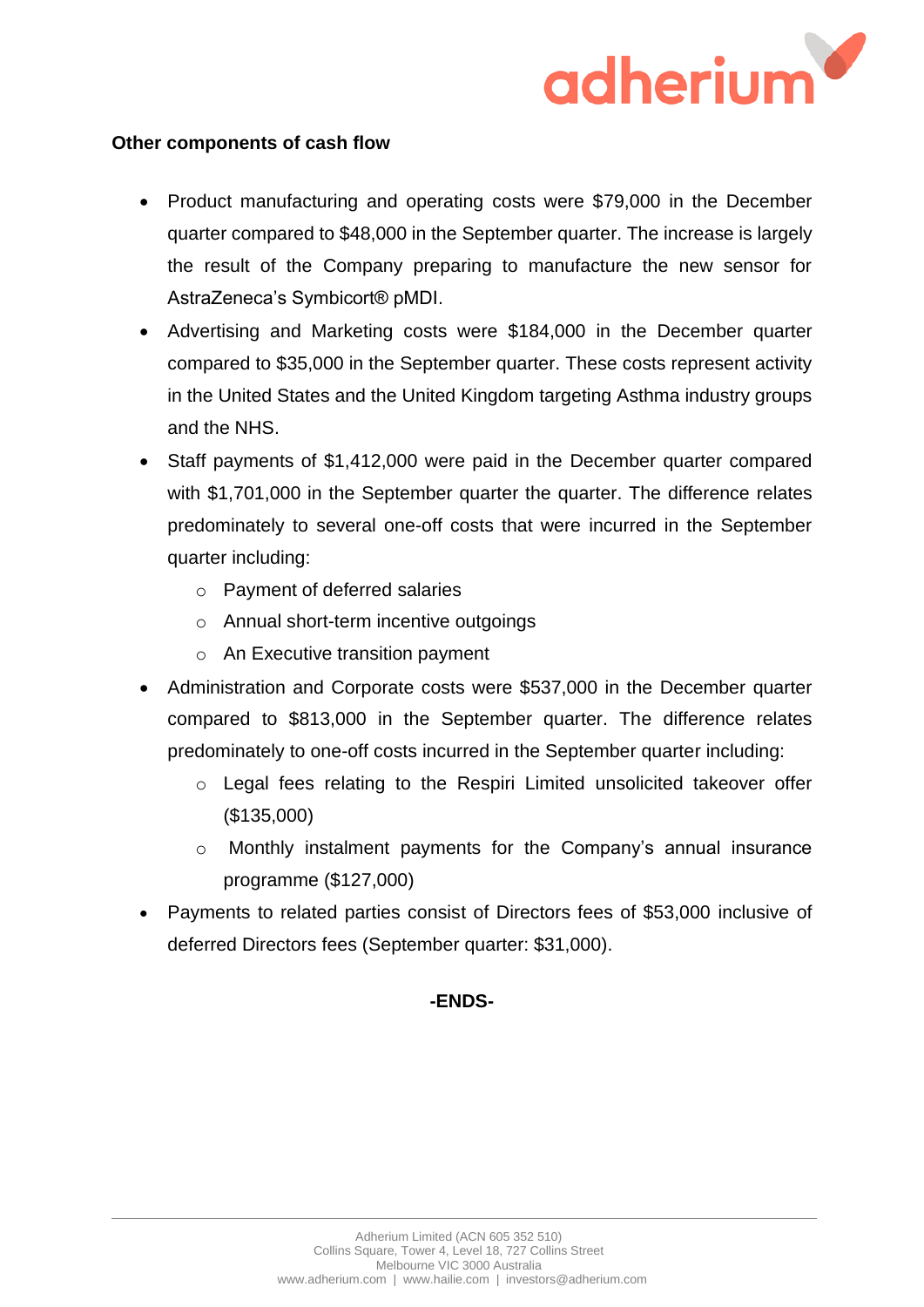

### **About Adherium (ASX: ADR)**

Adherium is a provider of integrated digital health solutions and a worldwide leader in connected respiratory medical devices, with more than 180,000 sold globally. Adherium's Hailie® platform solution provides clinicians, healthcare providers and patients access to remotely monitor medication usage parameters and adherence, supporting reimbursement for qualifying patient management.

The Hailie® solution includes a suite of integration tools to enable the capture and sharing of health data via mobile and desktop apps, Software Development Kit (SDK) and Application Programming Interface (API) integration tools, and Adherium's own broad range of sensors connected to respiratory medications. Adherium's Hailie® solution is designed to provide visibility to healthcare providers of medication use history to better understand patterns in patient respiratory disease.

Learn more at www.adherium.com

This ASX announcement was approved and authorised for release by the Board of Adherium.

**Enquiries:** WE Communications WE-AUAdherium@we-worldwide.com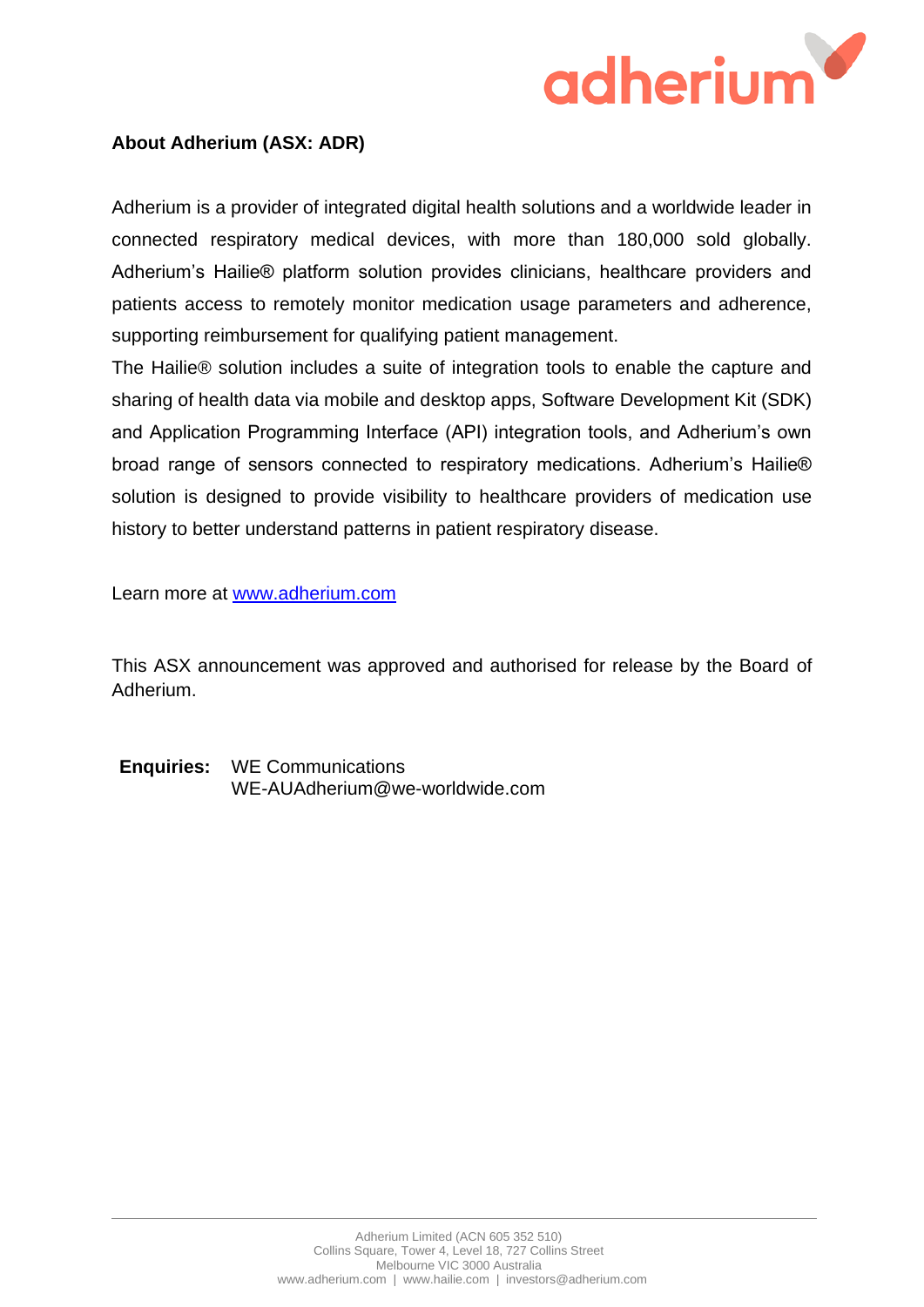### **Appendix 4C**

# **Quarterly cash flow report for entities subject to Listing Rule 4.7B**

| Name of entity   |                                   |  |  |
|------------------|-----------------------------------|--|--|
| Adherium Limited |                                   |  |  |
| <b>ABN</b>       | Quarter ended ("current quarter") |  |  |
| 24 605 352 510   | 31 December 2021                  |  |  |

| <b>Consolidated statement of cash flows</b> |                                                     | <b>Current quarter</b><br>\$A'000 | Year to date<br>(6 months)<br>\$A'000 |
|---------------------------------------------|-----------------------------------------------------|-----------------------------------|---------------------------------------|
| 1.                                          | Cash flows from operating activities                |                                   |                                       |
| 1.1                                         | Receipts from customers                             | 92                                | 104                                   |
| 1.2                                         | Payments for                                        |                                   |                                       |
|                                             | research and development<br>(a)                     | (675)                             | (1,749)                               |
|                                             | product manufacturing and operating<br>(b)<br>costs | (79)                              | (127)                                 |
|                                             | advertising and marketing<br>(c)                    | (184)                             | (219)                                 |
|                                             | leased assets<br>(d)                                |                                   |                                       |
|                                             | staff costs<br>(e)                                  | (1, 412)                          | (3, 113)                              |
|                                             | (f)<br>administration and corporate costs           | (537)                             | (1,350)                               |
| 1.3                                         | Dividends received (see note 3)                     |                                   |                                       |
| 1.4                                         | Interest received                                   | 5                                 | 12                                    |
| 1.5                                         | Interest and other costs of finance paid            |                                   | (1)                                   |
| 1.6                                         | Income taxes paid                                   |                                   |                                       |
| 1.7                                         | Government grants and tax incentives                | 1,627                             | 1,997                                 |
| 1.8                                         | Other (provide details if material)                 |                                   |                                       |
| 1.9                                         | Net cash from / (used in) operating<br>activities   | (1, 163)                          | (4,446)                               |

| 2.  |                             | Cash flows from investing activities |      |      |
|-----|-----------------------------|--------------------------------------|------|------|
| 2.1 | Payments to acquire or for: |                                      |      |      |
|     | (a)                         | entities                             |      |      |
|     | (b)                         | businesses                           |      |      |
|     | (c)                         | property, plant and equipment        | (45) | (89) |
|     | (d)                         | investments                          |      |      |
|     | (e)                         | intellectual property                |      |      |
|     | (f)                         | other non-current assets             |      |      |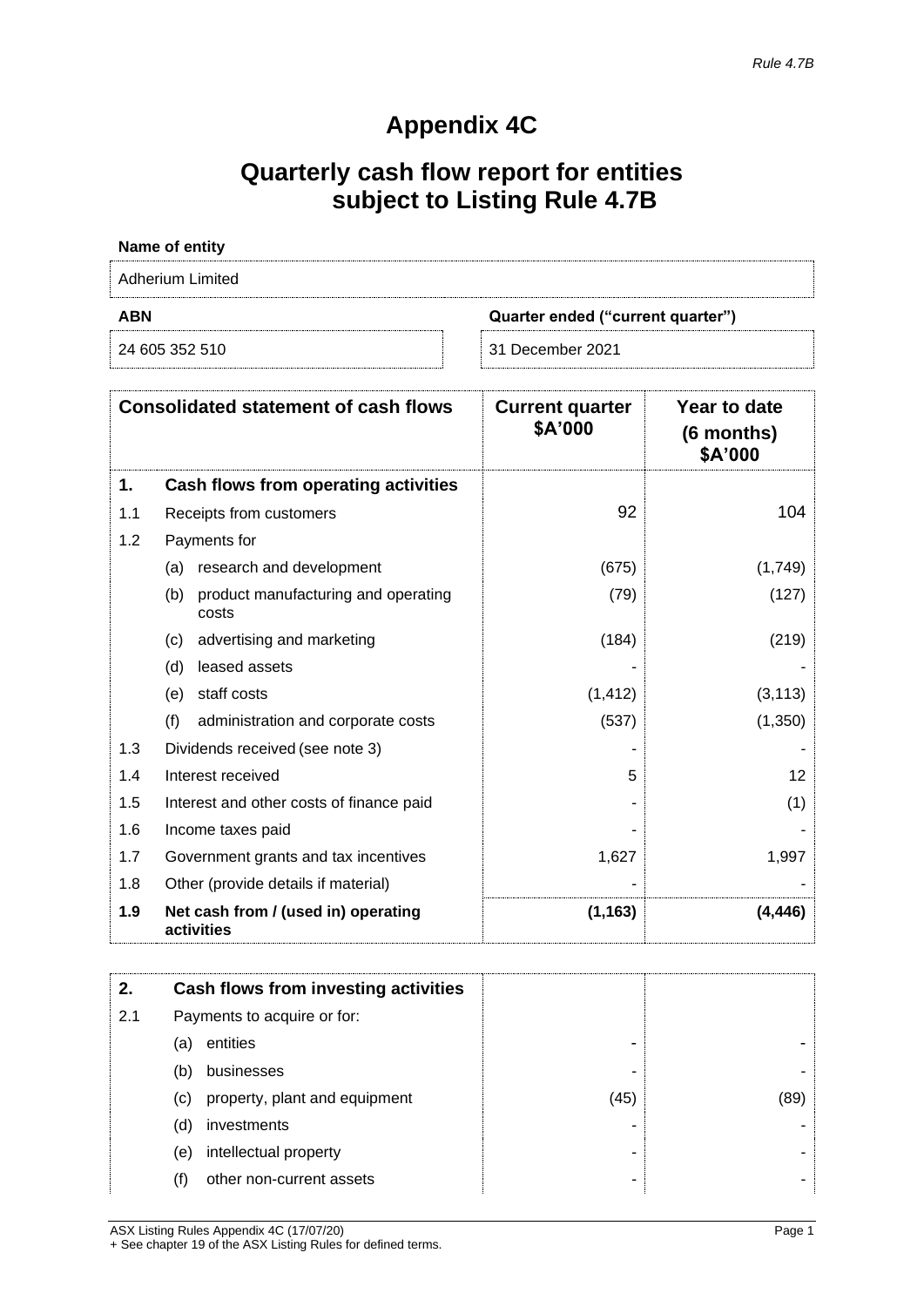| <b>Consolidated statement of cash flows</b> |                                                   | <b>Current quarter</b><br>\$A'000 | Year to date<br>$(6$ months)<br>\$A'000 |
|---------------------------------------------|---------------------------------------------------|-----------------------------------|-----------------------------------------|
| 2.2                                         | Proceeds from disposal of:                        |                                   |                                         |
|                                             | entities<br>(a)                                   |                                   |                                         |
|                                             | (b)<br>businesses                                 |                                   |                                         |
|                                             | (c)<br>property, plant and equipment              |                                   |                                         |
|                                             | (d)<br>investments                                |                                   |                                         |
|                                             | intellectual property<br>(e)                      |                                   |                                         |
|                                             | (f)<br>other non-current assets                   |                                   |                                         |
| 2.3                                         | Cash flows from loans to other entities           |                                   |                                         |
| 2.4                                         | Dividends received (see note 3)                   |                                   |                                         |
| 2.5                                         | Other (provide details if material)               |                                   |                                         |
| 2.6                                         | Net cash from / (used in) investing<br>activities | (45)                              | (89)                                    |

| 3.   | Cash flows from financing activities                                                          |  |
|------|-----------------------------------------------------------------------------------------------|--|
| 3.1  | Proceeds from issues of equity securities<br>(excluding convertible debt securities)          |  |
| 3.2  | Proceeds from issue of convertible debt<br>securities                                         |  |
| 3.3  | Proceeds from exercise of options                                                             |  |
| 3.4  | Transaction costs related to issues of<br>equity securities or convertible debt<br>securities |  |
| 3.5  | Proceeds from borrowings                                                                      |  |
| 3.6  | Repayment of borrowings                                                                       |  |
| 3.7  | Transaction costs related to loans and<br>borrowings                                          |  |
| 3.8  | Dividends paid                                                                                |  |
| 3.9  | Other (provide details if material)                                                           |  |
| 3.10 | Net cash from / (used in) financing<br>activities                                             |  |

| 4.  | Net increase / (decrease) in cash and<br>cash equivalents for the period |          |          |
|-----|--------------------------------------------------------------------------|----------|----------|
| 4.1 | Cash and cash equivalents at beginning of<br>period                      | 11,856   | 15,178   |
| 4.2 | Net cash from / (used in) operating<br>activities (item 1.9 above)       | (1, 163) | (4, 446) |
| 4.3 | Net cash from / (used in) investing activities<br>(item 2.6 above)       | (45)     | (89)     |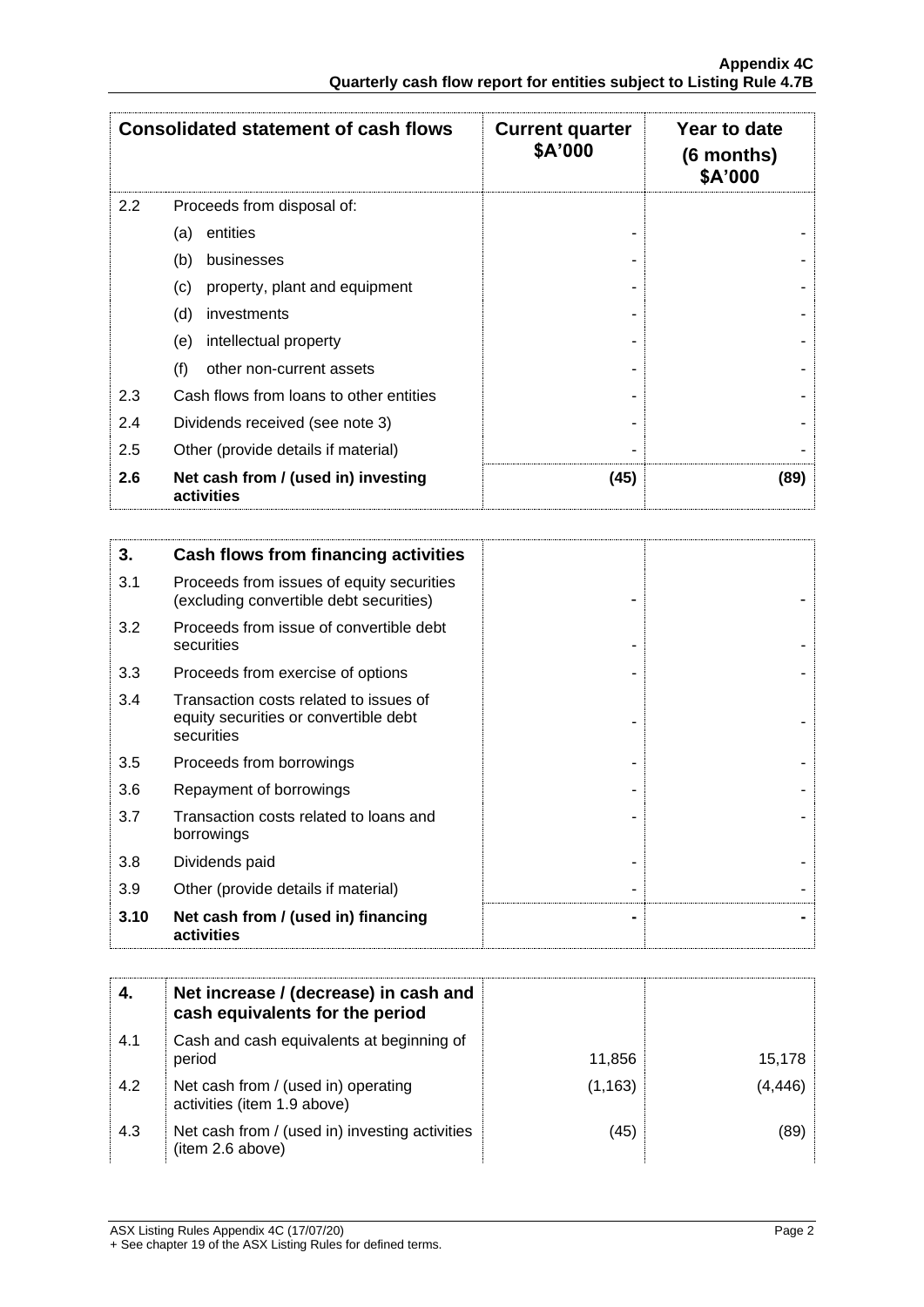| <b>Consolidated statement of cash flows</b> |                                                                     | <b>Current quarter</b><br>\$A'000 | Year to date<br>(6 months)<br>\$A'000 |
|---------------------------------------------|---------------------------------------------------------------------|-----------------------------------|---------------------------------------|
| 4.4                                         | Net cash from / (used in) financing activities<br>(item 3.10 above) |                                   |                                       |
| 4.5                                         | Effect of movement in exchange rates on<br>cash held                |                                   |                                       |
| 4.6                                         | Cash and cash equivalents at end of<br>period                       | 10,651                            | 10,651                                |

| 5.  | Reconciliation of cash and cash<br>equivalents<br>at the end of the quarter (as shown in the<br>consolidated statement of cash flows) to the<br>related items in the accounts | <b>Current quarter</b><br>\$A'000 | <b>Previous quarter</b><br>\$A'000 |
|-----|-------------------------------------------------------------------------------------------------------------------------------------------------------------------------------|-----------------------------------|------------------------------------|
| 5.1 | <b>Bank balances</b>                                                                                                                                                          | 367                               | 150                                |
| 5.2 | Call deposits                                                                                                                                                                 | 10.284                            | 11.706                             |
| 5.3 | <b>Bank overdrafts</b>                                                                                                                                                        |                                   |                                    |
| 5.4 | Other (provide details)                                                                                                                                                       |                                   |                                    |
| 5.5 | Cash and cash equivalents at end of<br>quarter (should equal item 4.6 above)                                                                                                  | 10,651                            | 11,856                             |

| 6.  | Payments to related parties of the entity and their<br>associates                                                                                           | <b>Current quarter</b><br><b>\$A'000</b> |
|-----|-------------------------------------------------------------------------------------------------------------------------------------------------------------|------------------------------------------|
| 6.1 | Aggregate amount of payments to related parties and their<br>associates included in item 1                                                                  |                                          |
| 6.2 | Aggregate amount of payments to related parties and their<br>associates included in item 2                                                                  |                                          |
|     | Note: if any amounts are shown in items 6.1 or 6.2, your quarterly activity report must include a description of, and an<br>explanation for, such payments. |                                          |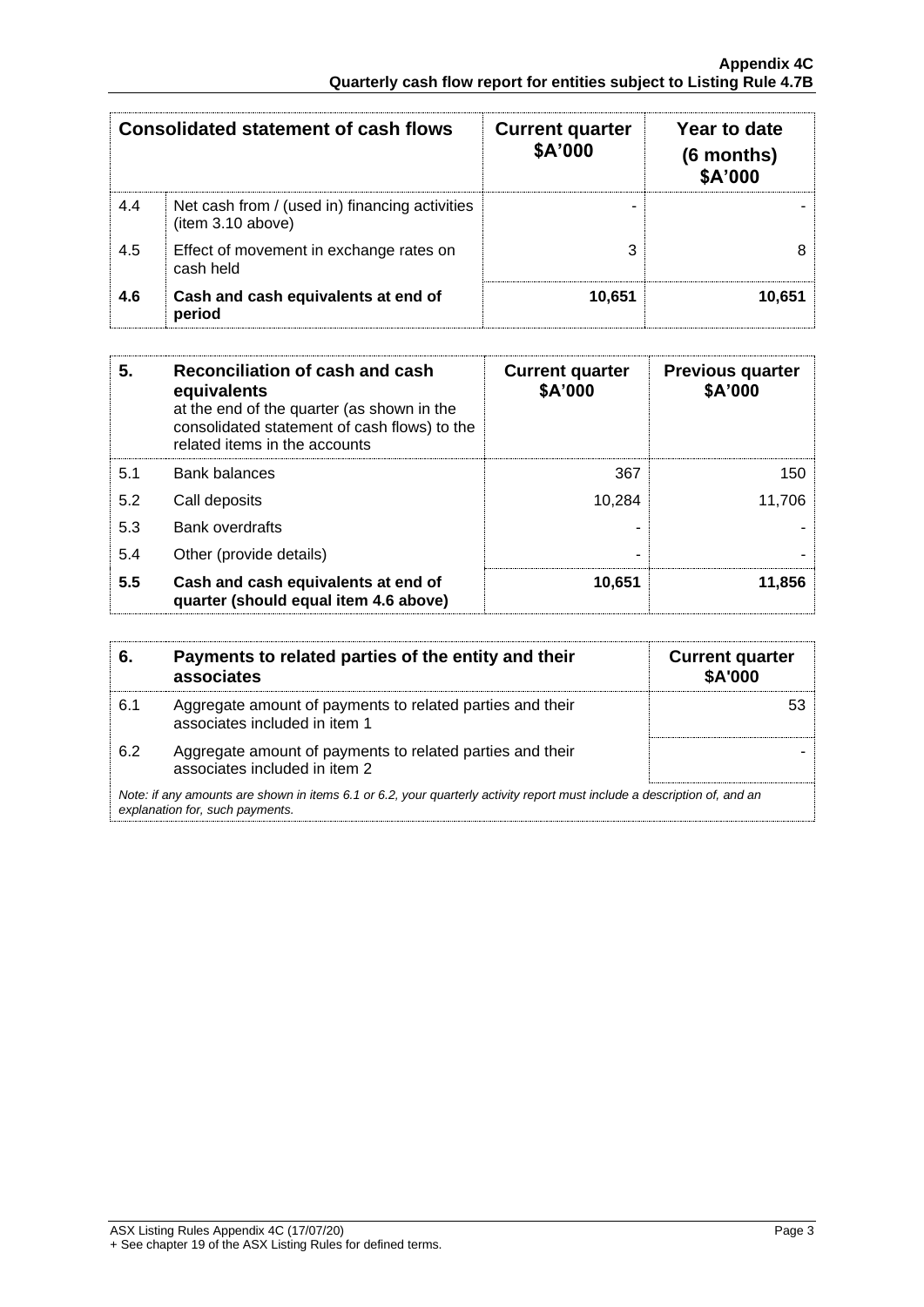| 7.  | <b>Financing facilities</b><br>Note: the term "facility' includes all forms of financing<br>arrangements available to the entity.<br>Add notes as necessary for an understanding of the<br>sources of finance available to the entity.                                                                                                               | <b>Total facility</b><br>amount at quarter<br>end<br>\$A'000 | Amount drawn at<br>quarter end<br>\$A'000 |
|-----|------------------------------------------------------------------------------------------------------------------------------------------------------------------------------------------------------------------------------------------------------------------------------------------------------------------------------------------------------|--------------------------------------------------------------|-------------------------------------------|
| 7.1 | Loan facilities                                                                                                                                                                                                                                                                                                                                      |                                                              |                                           |
| 7.2 | Credit standby arrangements                                                                                                                                                                                                                                                                                                                          | ۰                                                            |                                           |
| 7.3 | Other (please specify)                                                                                                                                                                                                                                                                                                                               |                                                              |                                           |
| 7.4 | <b>Total financing facilities</b>                                                                                                                                                                                                                                                                                                                    | ۰                                                            |                                           |
| 7.5 | Unused financing facilities available at quarter end                                                                                                                                                                                                                                                                                                 |                                                              |                                           |
| 7.6 | Include in the box below a description of each facility above, including the lender, interest<br>rate, maturity date and whether it is secured or unsecured. If any additional financing<br>facilities have been entered into or are proposed to be entered into after quarter end,<br>include a note providing details of those facilities as well. |                                                              |                                           |
|     | Nil                                                                                                                                                                                                                                                                                                                                                  |                                                              |                                           |

| 8.                                                                                                                                                                                                                                     |                                                                                                                                                         | Estimated cash available for future operating activities                                                      | \$A'000  |
|----------------------------------------------------------------------------------------------------------------------------------------------------------------------------------------------------------------------------------------|---------------------------------------------------------------------------------------------------------------------------------------------------------|---------------------------------------------------------------------------------------------------------------|----------|
| 8.1                                                                                                                                                                                                                                    |                                                                                                                                                         | Net cash from / (used in) operating activities (item 1.9)                                                     | (1, 163) |
| 8.2                                                                                                                                                                                                                                    |                                                                                                                                                         | Cash and cash equivalents at quarter end (item 4.6)                                                           | 10,651   |
| 8.3                                                                                                                                                                                                                                    |                                                                                                                                                         | Unused finance facilities available at quarter end (item 7.5)                                                 |          |
| 8.4                                                                                                                                                                                                                                    |                                                                                                                                                         | Total available funding (item $8.2 +$ item $8.3$ )                                                            | 10,651   |
| 8.5                                                                                                                                                                                                                                    | item 8.1)                                                                                                                                               | Estimated quarters of funding available (item 8.4 divided by                                                  | 9.2      |
| Note: if the entity has reported positive net operating cash flows in item 1.9, answer item 8.5 as "N/A". Otherwise, a<br>figure for the estimated quarters of funding available must be included in item 8.5.                         |                                                                                                                                                         |                                                                                                               |          |
| 8.6                                                                                                                                                                                                                                    |                                                                                                                                                         | If item 8.5 is less than 2 quarters, please provide answers to the following questions:                       |          |
|                                                                                                                                                                                                                                        | 8.6.1<br>Does the entity expect that it will continue to have the current level of net operating<br>cash flows for the time being and, if not, why not? |                                                                                                               |          |
| N/A<br>8.6.2<br>Has the entity taken any steps, or does it propose to take any steps, to raise further<br>cash to fund its operations and, if so, what are those steps and how likely does it<br>believe that they will be successful? |                                                                                                                                                         |                                                                                                               |          |
|                                                                                                                                                                                                                                        |                                                                                                                                                         |                                                                                                               |          |
|                                                                                                                                                                                                                                        | N/A                                                                                                                                                     |                                                                                                               |          |
| 8.6.3<br>Does the entity expect to be able to continue its operations and to meet its business<br>objectives and, if so, on what basis?                                                                                                |                                                                                                                                                         |                                                                                                               |          |
| N/A                                                                                                                                                                                                                                    |                                                                                                                                                         |                                                                                                               |          |
|                                                                                                                                                                                                                                        |                                                                                                                                                         | Note: where item 8.5 is less than 2 quarters, all of questions 8.6.1, 8.6.2 and 8.6.3 above must be answered. |          |